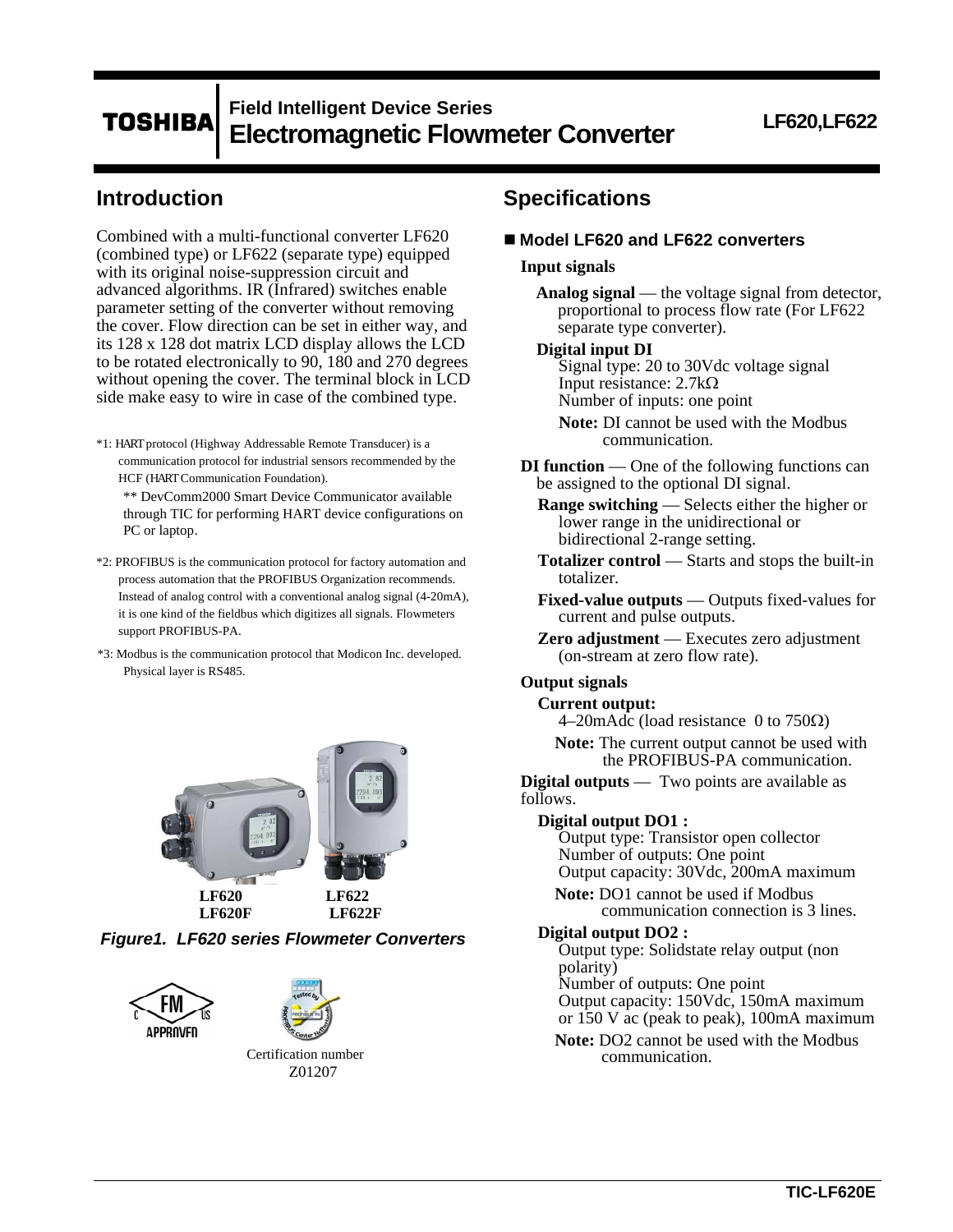- **DO1 and DO2 functions** One of the following functions can be assigned to DO1 and/or DO2
	- **Pulse output (available only for DO1,DO2)**  Pulse rate: Max 10kHz (10,000pps) (DO1) Max 100Hz ( 100pps) (DO2)

(Over 1kpps, auto-setting) Pulse width: 0.3 to 500ms (but less than half of the period for 100% flow rate)

- Note: The same and simultaneous pulse is not available between DO1 and DO2.)
- **Multi-range selection outputs (Note 1)**
- **High, High high, Low, and/or Low low alarm outputs (Note 2)**
- **Empty pipe alarm output (Note 2)**
- **Preset count output**
- **Converter failure alarm output(Note 2)** 
	- **Note 1:** Two outputs (DO1 and DO2) are needed for 4-range switching and forward/reverse 2-range switching.
	- **Note 2:** Normal Open (default set) or Normal Close is selected for alarm outputs when programming. When power failure occurs, unit will be fault to Normal Open.

# **Communications output** :

# ・**HART(std.)**

Digital signal is superimposed on 4–20mAdc current signal as follows:

• Conforms to HART protocol Load resistance: 240 to  $750\Omega$ Load capacitance: 0.25µF maximum Load inductance: 4mH maximum

### • **PROFIBUS (opt.)**

Protocol : PROFIBUS-PA

- Baurate : 31.25kbps
- Bus voltage : 9-30VDC
- Consumption electric current of bus:less than 16mA

Manufacture Ident-No.:  $093B_{\text{HEX}}$ 

- Standard Ident-No. :  $9740_{\text{HEX}}$
- Slave address : 0-126 (Default address is 126)
- Profile : Profile Ver.3.01 for Process Control Devices

Function blocks : AI(Flow) $\times$ 1, Totalizer $\times$ 1

# **• Modbus(opt.)**

Physical layer : RS485 Protocol : Modbus Mode : RTU Baudrate : 4800, 9600, 19200bps Data length : 8bit Parity bit : None, Odd, Even Stop bit : 1bit, 2bit Error check : CRC-16 Max. station number : 32(with Master device) Max. cable length : 1.2km (Note)

**Note: This length is specification of 3 line connection.**

- **LCD display:** Full dot-matrix 128×128 dot LCD display (back-light provided) A parameter change will rotate the display.
- **Parameter settings** Parameters can be set as follows:
	- **IR Switches**: Three key switches are provided to set configuration parameters.
	- **Digital communication**: HART, PROFIBUS or Modbus is needed to set parameters.
	- **•Zero adjustment:** Zero point adjustment can be started by pressing the switch in the converter.
- **Damping:** 0.5 to 60 seconds (selectable in one) second increments)
- **Zero and span calibration:** Built-in calibration signal source allows converter unit check.
- **Conditions when power fails:** Parameter setting values are stored in non-volatile memory and the values will be restored when the power returns to normal condition. The outputs and display will remain as follows when power fails.
	- Current output: 0mAdc
	- Digital output: OFF
	- LCD display: No display
	- PROFIBUS: No communication

# **Power supply:**

One of the following can be selected:

• 100 to 240Vac, 50/60Hz (allowable voltage 80 to 264Vac) 110Vdc (allowable voltage 90 to 130Vdc)

• 24Vdc (allowable voltage 18 to 36Vdc)

**Surge protection:** Arresters are installed in the power supply, and a current signal output circuit.

#### **Structure:**

IP 67 and NEMA 4X Watertight

**Case:** Aluminum alloy (equivalent of IP 67)

**Coating:** Acrylic resin-baked coating, pearl-gray colored

# **Cable connection ports:**

**Cable glands** —

LF620 and LF622 without cFMus Approval: Provided as standard OD of cable  $\phi$  11~13mm Material Nylon 66 G (PF) 1/2 male threads..

Note: When PROFIBUS or Modbus option is specified, cable gland size is  $\phi$  6~ 8mm for signal cable,  $\phi$  11~13mm for power cable

LF620F and LF622F with cFMus Approval: Not provided, 1/2-14NPT male threads are required.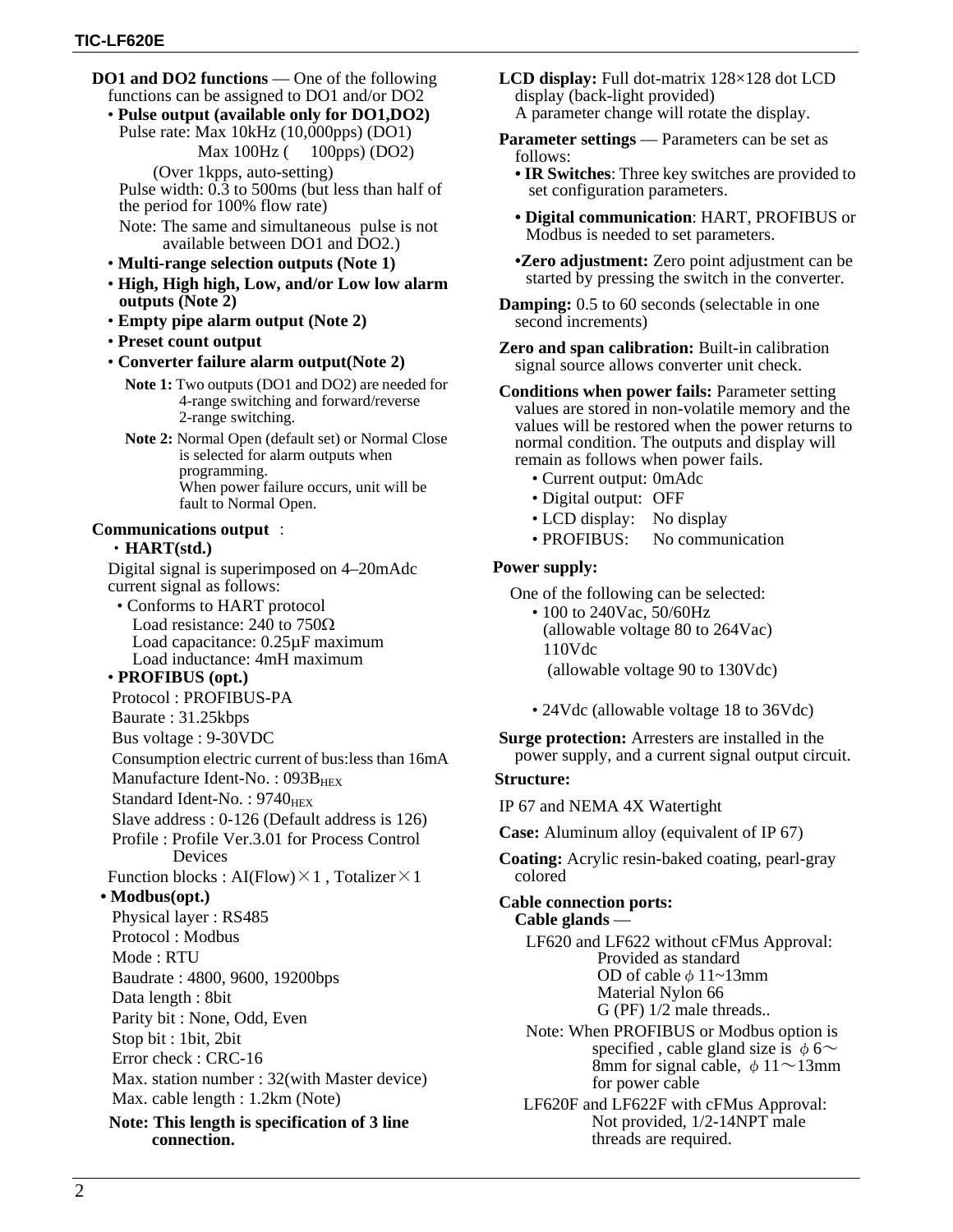**Applicable diameter** — 11 to 13mm

(0.433 to 0.512 inch)

# **Vibration resistance:**

No resonance to the following levels of vibration:

- 10 to 150Hz with acceleration of  $9.8 \text{m/s}^2$
- Vibration of 30Hz with 29.4 m/s<sup>2</sup> in 4h in each direction will not cause any defect to unit.
- **Note:** Avoid using the flowmeter in an environment with constant vibration.

# **Converter LF622 dimensions and weights:**  See Figure 2 (for Separate type)

**MTBF:**220,000 hours at 25 deg.C (77 deg.F) based on MIL-HDBK-217F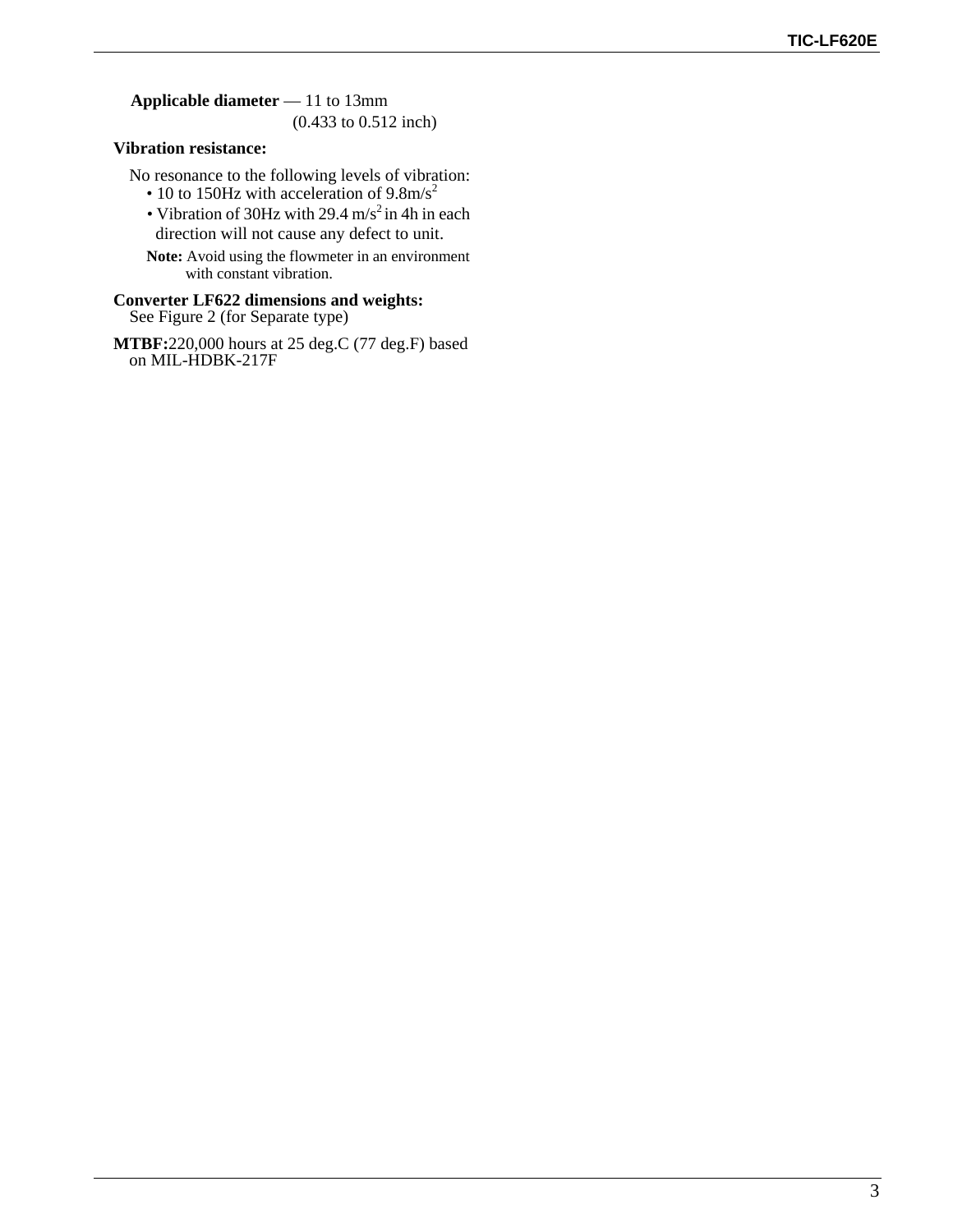# **Installation**

**Dimension** 



Refer to the part Cable connection port at detector.

*Figure 2. Separate type converter LF622 and LF622F*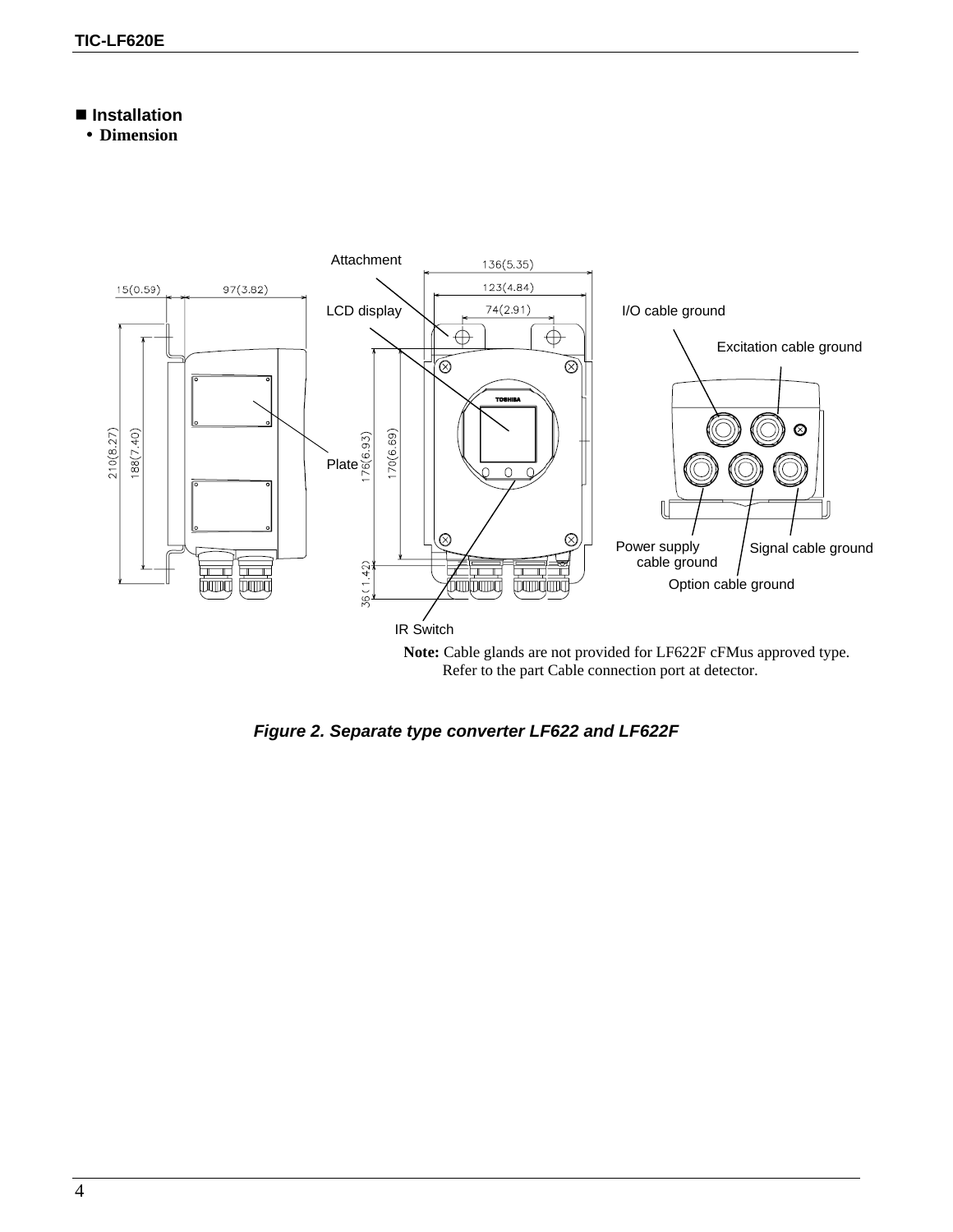# **External Connections**

**Combined type Converter LF620** 



**\*1** Locate an external double-pole power switch on the power line near the flowmeter within easy reach of operation. Use the appropriate switch rating as shown below:

Switch rating: 250Vac, 6A or more In rush current: 15A or more

> *Figure 3. Combined type LF620 and LF620F converters Wiring Diagram*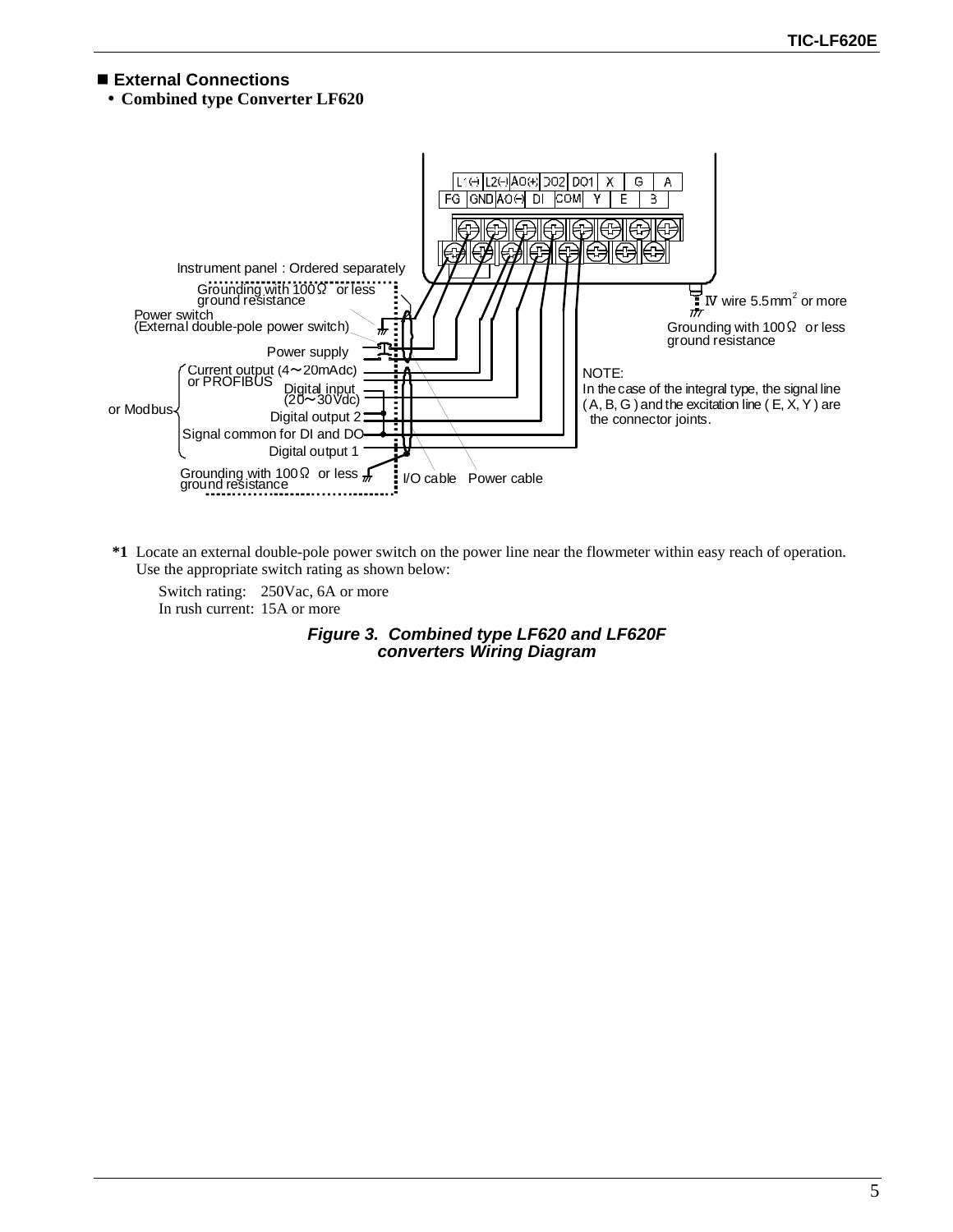

| <b>Symbol</b>       | <b>Description</b>                               | Cable                                               |
|---------------------|--------------------------------------------------|-----------------------------------------------------|
| $L1 (+)$<br>$L2(-)$ | Power supply                                     | Power cable                                         |
| <b>GND</b>          | Ground (for arrester)                            |                                                     |
| FG                  | Frame ground                                     |                                                     |
| DI                  | Digital Input $(20 \sim 30 \text{Vdc})$          |                                                     |
| DO <sub>1</sub>     | Digital Output 1                                 |                                                     |
| DO <sub>2</sub>     | Digital Output 2                                 |                                                     |
| <b>COM</b>          | Signal Common for DI, DO1, DO2                   | $I/O$ cable                                         |
| $\hspace{0.1mm} +$  | Current Output $(4 \sim 20 \text{m} \text{Adc})$ |                                                     |
|                     | or PROFIBUS                                      | Shielded cable for<br><b>PROFIBUS-PA</b>            |
| X<br>Y<br>E         | <b>Excitation Output</b>                         | <b>Excitation cable</b><br>(for LF622, LF622F only) |
| A<br>B<br>G         | Signal Input                                     | Signal cable<br>(for LF622, LF622F only)            |
| $T+$                | $Modbus(+)$                                      | Twisted-pair polyethylene                           |
| $T -$               | $Modbus(-)$                                      | insulated vinyl sheath cable                        |
| TG                  | Modbus(GND)                                      | $(JKEY, AWG24(0.2mm^2))$                            |

**Note:** Symbol of the terminal is changed as follows for Modbus.  $DO2 \rightarrow T_+$ ,  $DI \rightarrow T_-$ ,  $COM \rightarrow TG$ 

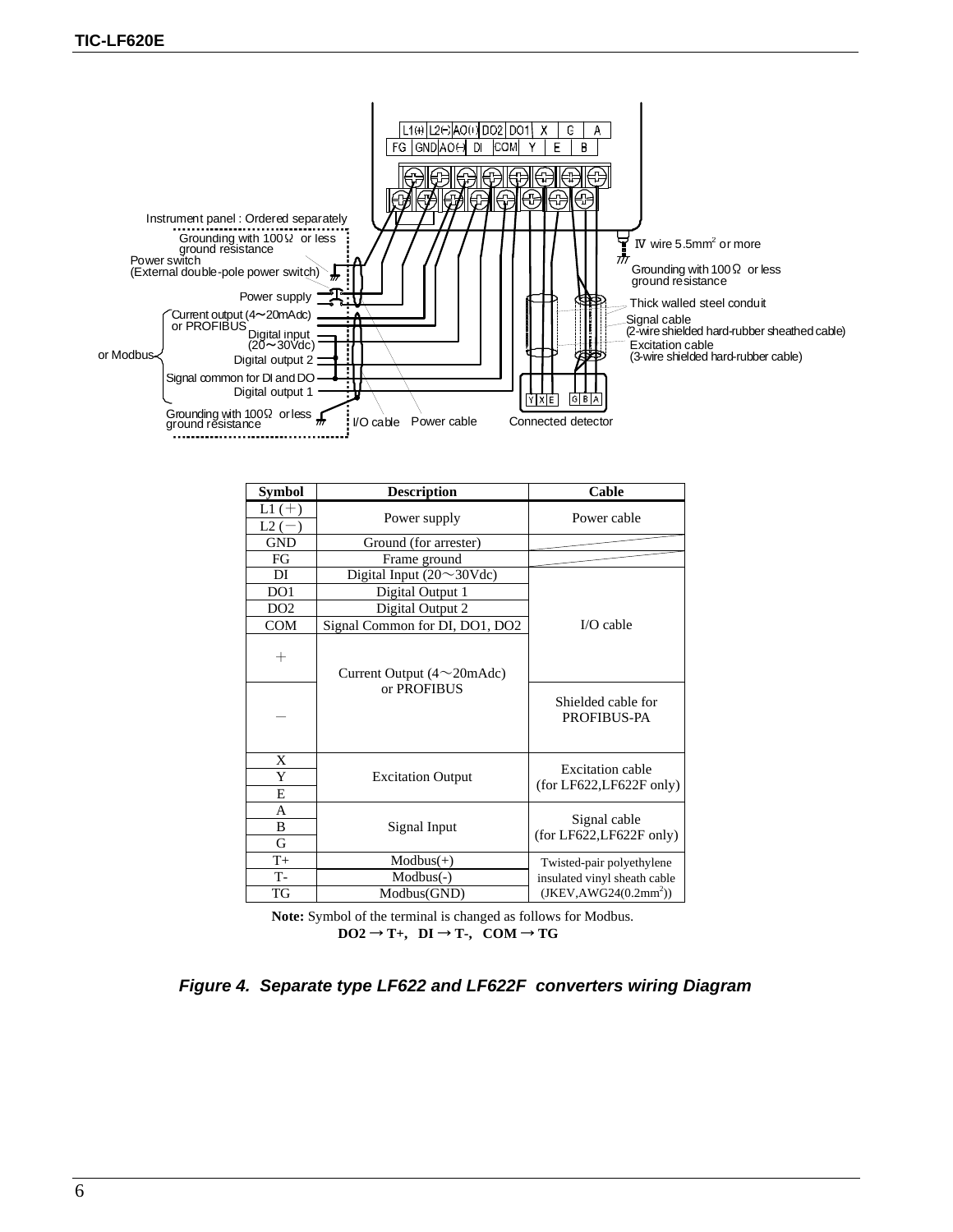# **Wiring Precautions**

- (1) Connect the grounding wire (IV wire 5.5mm² or more) to a good earth ground  $(100\Omega)$  or less ground resistance). Make the wire as short as possible. Do not use a common ground shared with other equipment where earth current may flow. An independent earth ground is recommended.
- (2) The allowable cable lengths between Toshiba detector and Toshiba converter for the separate type flowmeter depend on the electrical conductivity of the object fluid. Refer to each specification sheet.
- (3) DO1, DO2, and DI use the same common terminal (COM). This COM can not connect to other equipments which have their own ground terminal.

(Power supply for connecting to DI or DO, etc…) Need to wire separately.

# **Wiring Precautions (PROFIBUS or Modbus)**

- (1) For wiring path, avoid places near electrical equipment that may cause electromagnetic induction or electrostatic induction interference (such as a motor, transformer and wireless transmitter).
- (2) Use a PROFIBUS-PA cable or a RS485 twist-pair cable for signal cable. In addition, make sure to use a shielded cable to improve noise resistance. Furthermore, installation of signal cable in metal conduit is recommended.
- (3) General cables are designed for indoor use where cables are not exposed to humidity, rain, etc. When you install cables, make sure to check the operating conditions such as the operating temperature range of the cable by contacting its manufacturer.
- (4)When you carry out cable end treatment of cable, use a dedicated cable stripper etc. so that the core wire of the cable will not be nicked or damaged. In addition, for cables, be careful of allowable maximum bend diameter etc. (Basically, do not install cables in a way cables are twisted or bent.)
- (5)Consider installing a PROFIBUS-PA arrester in the communication path of PROFBUS-PA so that
- the electromagnetic flowmeter will not be affected by lightning etc.
- (6) The electromagnetic flowmeter is not equipped with terminating resistors. Use the terminating resistor unit for PROFIBUS-PA or junction box, if necessary.
- (7) Only one PROFIBUS-PA cable goes through a cable gland of the Electromagnetic Flowmeter. Please use the junction box at system configuration .
- (8) Install a terminator to flowmeter that connected to end of Modbus network.